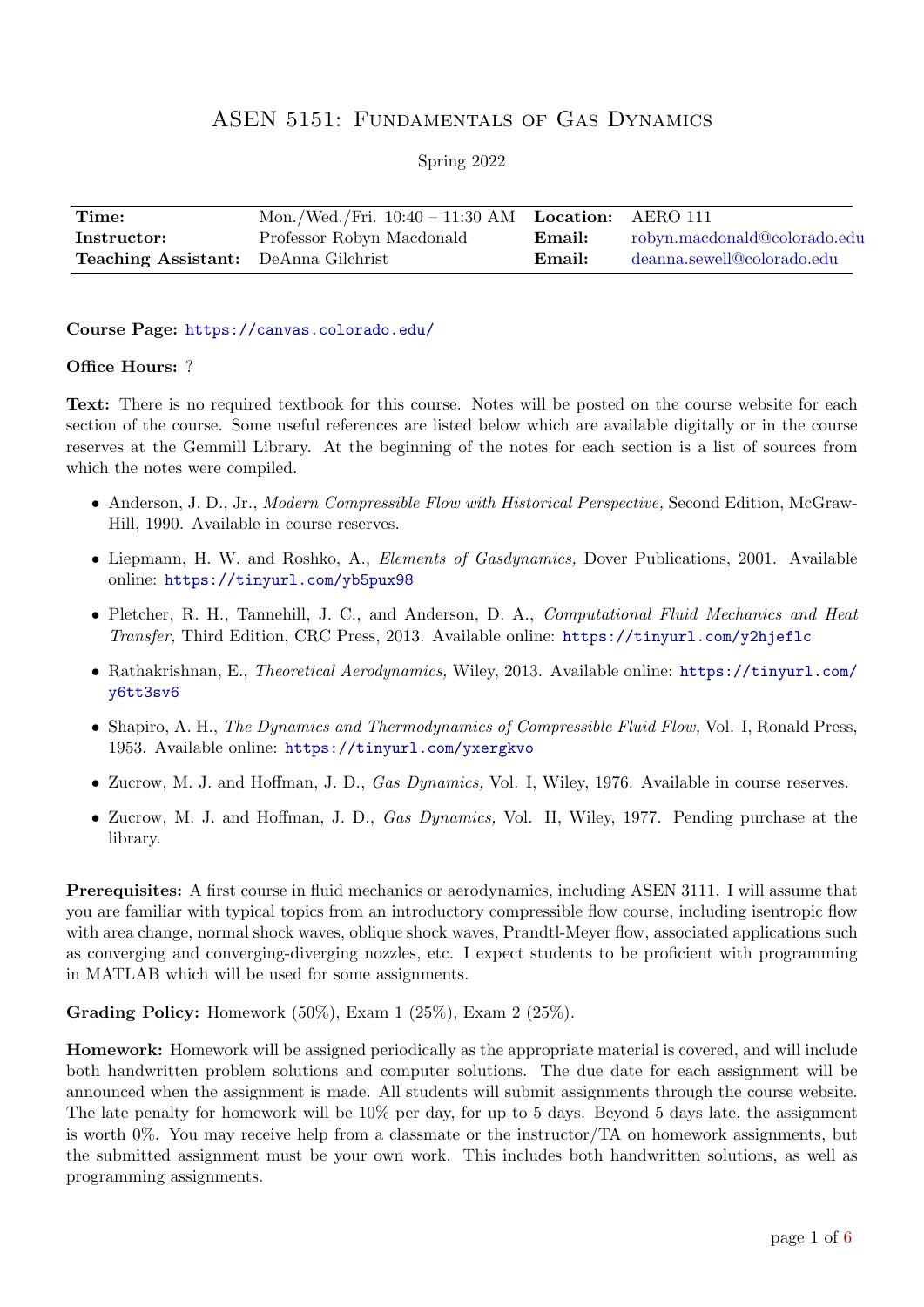Class format: This class operates in two modalities: in-person and asynchronous remote. All lectures will be recorded via Classroom Capture and will be made available to all students.

Classroom Behavior: Both students and faculty are responsible for maintaining an appropriate learning environment in all instructional settings, whether in person, remote or online. Those who fail to adhere to such behavioral standards may be subject to discipline. Professional courtesy and sensitivity are especially important with respect to individuals and topics dealing with race, color, national origin, sex, pregnancy, age, disability, creed, religion, sexual orientation, gender identity, gender expression, veteran status, political affiliation or political philosophy. For more information, see the policies on [classroom behavior](http://www.colorado.edu/policies/student-classroom-and-course-related-behavior) and the [Student Conduct & Conflict Resolution policies.](https://www.colorado.edu/sccr/student-conduct)

Requirements for COVID-19: As a matter of public health and safety, all members of the CU Boulder community and all visitors to campus must follow university, department and building requirements and all public health orders in place to reduce the risk of spreading infectious disease. Students who fail to adhere to these requirements will be asked to leave class, and students who do not leave class when asked or who refuse to comply with these requirements will be referred to [Student Conduct and Conflict Resolution.](https://www.colorado.edu/sccr/) For more information, see the policy on classroom behavior and the [Student Code of Conduct.](http://www.colorado.edu/osccr/) If you require accommodation because a disability prevents you from fulfilling these safety measures, please follow the steps in the "Accommodation for Disabilities" statement on this syllabus.

CU Boulder currently requires masks in classrooms and laboratories regardless of vaccination status. This requirement is a precaution to supplement CU Boulder's COVID-19 vaccine requirement. Exemptions include individuals who cannot medically tolerate a face covering, as well as those who are hearing-impaired or otherwise disabled or who are communicating with someone who is hearing-impaired or otherwise disabled and where the ability to see the mouth is essential to communication. If you qualify for a mask-related accommodation, please follow the steps in the "Accommodation for Disabilities" statement on this syllabus. In addition, vaccinated instructional faculty who are engaged in an indoor instructional activity and are separated by at least 6 feet from the nearest person are exempt from wearing masks if they so choose.

If you feel ill and think you might have COVID-19, if you have tested positive for COVID-19, or if you are unvaccinated or partially vaccinated and have been in close contact with someone who has COVID-19, you should stay home and follow the further guidance of the [Public Health Office](https://www.colorado.edu/health/public-health/quarantine-and-isolation) [\(contacttracing@colorado.edu\)](mailto:contacttracing@colorado.edu). If you are fully vaccinated and have been in close contact with someone who has COVID-19, you do not need to stay home; rather, you should self-monitor for symptoms and follow the further guidance of the [Public Health Office](https://www.colorado.edu/health/public-health/quarantine-and-isolation) [\(contacttracing@colorado.edu\)](mailto:contacttracing@colorado.edu).

If you are sick or quarantined and must miss an in-person assessment, please alert me of your absence via email but do not include specific information about your illness due to privacy laws. Because attendance is not required in this class, if you miss a class you do not need to inform me but can watch the lecture asynchronously on Canvas.

Accommodation for Disabilities: If you qualify for accommodations because of a disability, please submit your accommodation letter from Disability Services to your faculty member in a timely manner so that your needs can be addressed. Disability Services determines accommodations based on documented disabilities in the academic environment. Information on requesting accommodations is located on the [Disability Services website.](https://www.colorado.edu/disabilityservices/) Contact Disability Services at 303-492-8671 or dsinfo@colorado.edu for further assistance. If you have a temporary medical condition, see [Temporary Medical Conditions](http://www.colorado.edu/disabilityservices/students/temporary-medical-conditions) on the Disability Services website.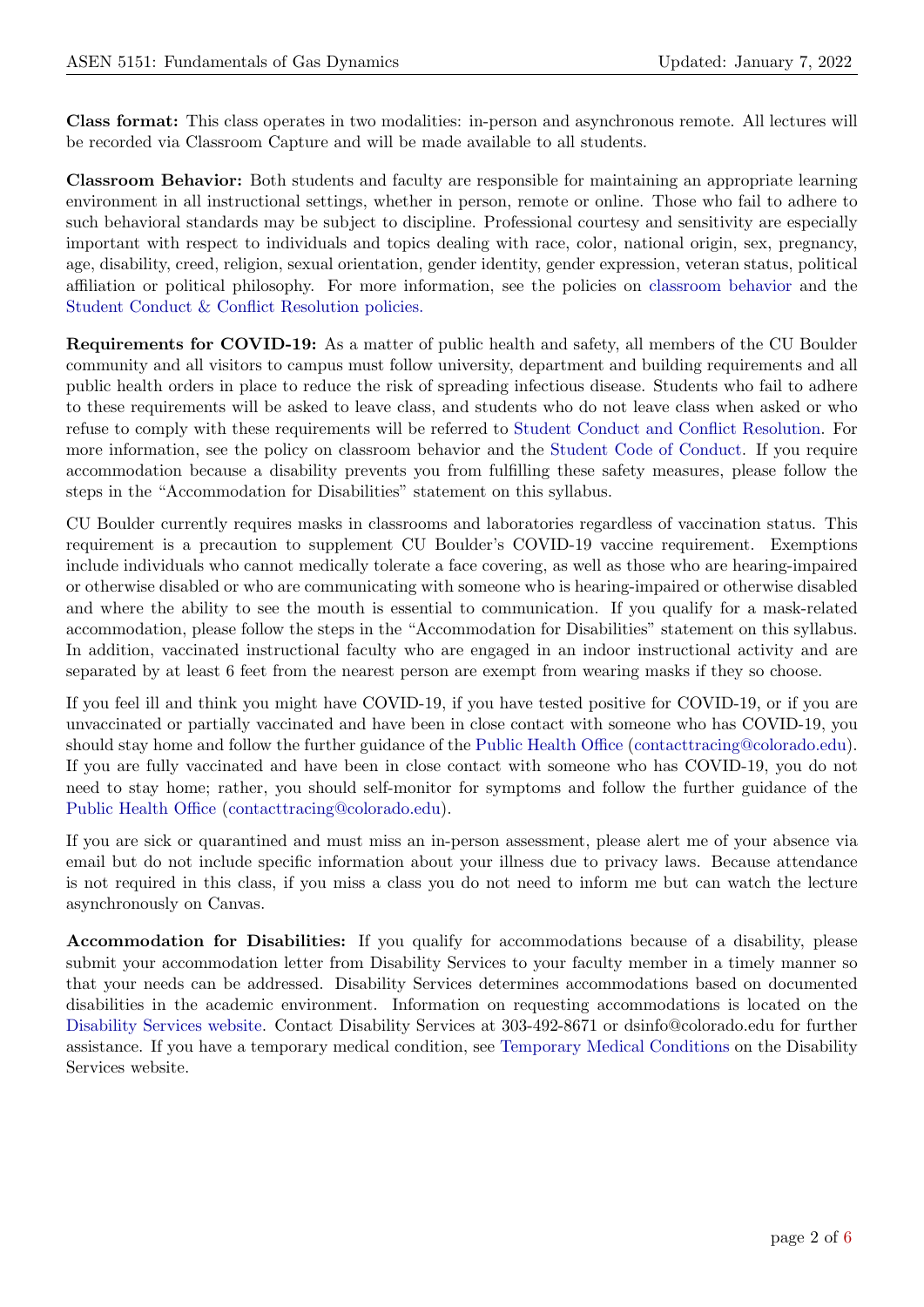Preferred Student Names and Pronouns: CU Boulder recognizes that students' legal information doesn't always align with how they identify. Students may update their preferred names and pronouns via the student portal; those preferred names and pronouns are listed on instructors' class rosters. In the absence of such updates, the name that appears on the class roster is the student's legal name.

Honor Code: All students enrolled in a University of Colorado Boulder course are responsible for knowing and adhering to the Honor Code academic integrity policy. Violations of the Honor Code may include, but are not limited to: plagiarism, cheating, fabrication, lying, bribery, threat, unauthorized access to academic materials, clicker fraud, submitting the same or similar work in more than one course without permission from all course instructors involved, and aiding academic dishonesty. All incidents of academic misconduct will be reported to the Honor Code (honor@colorado.edu; 303-492-5550). Students found responsible for violating the academic integrity policy will be subject to nonacademic sanctions from the Honor Code as well as academic sanctions from the faculty member. Additional information regarding the Honor Code academic integrity policy can be found on the [Honor Code website.](https://www.colorado.edu/osccr/honor-code)

Sexual Misconduct, Discrimination, Harassment and/or Related Retaliation: CU Boulder is committed to fostering an inclusive and welcoming learning, working, and living environment. The university will not tolerate acts of sexual misconduct (harassment, exploitation, and assault), intimate partner violence (dating or domestic violence), stalking, or protected-class discrimination or harassment by or against members of our community. Individuals who believe they have been subject to misconduct or retaliatory actions for reporting a concern should contact the Office of Institutional Equity and Compliance (OIEC) at 303-492-2127 or email cureport@colorado.edu. Information about university policies, [reporting options,](https://www.colorado.edu/oiec/reporting-resolutions/making-report) and the support resources can be found on the [OIEC website.](http://www.colorado.edu/institutionalequity/)

Please know that faculty and graduate instructors have a responsibility to inform OIEC when they are made aware of incidents of sexual misconduct, dating and domestic violence, stalking, discrimination, harassment and/or related retaliation, to ensure that individuals impacted receive information about their rights, support resources, and reporting options. To learn more about reporting and support options for a variety of concerns, visit [Don't Ignore It.](https://www.colorado.edu/dontignoreit/)

Religious Holidays: Campus policy regarding religious observances requires that faculty make every effort to deal reasonably and fairly with all students who, because of religious obligations, have conflicts with scheduled exams, assignments or required attendance. In this class, let me know by email of the conflict, and I will work with you to accommodate.

See the [campus policy regarding religious observances](http://www.colorado.edu/policies/observance-religious-holidays-and-absences-classes-andor-exams) for full details.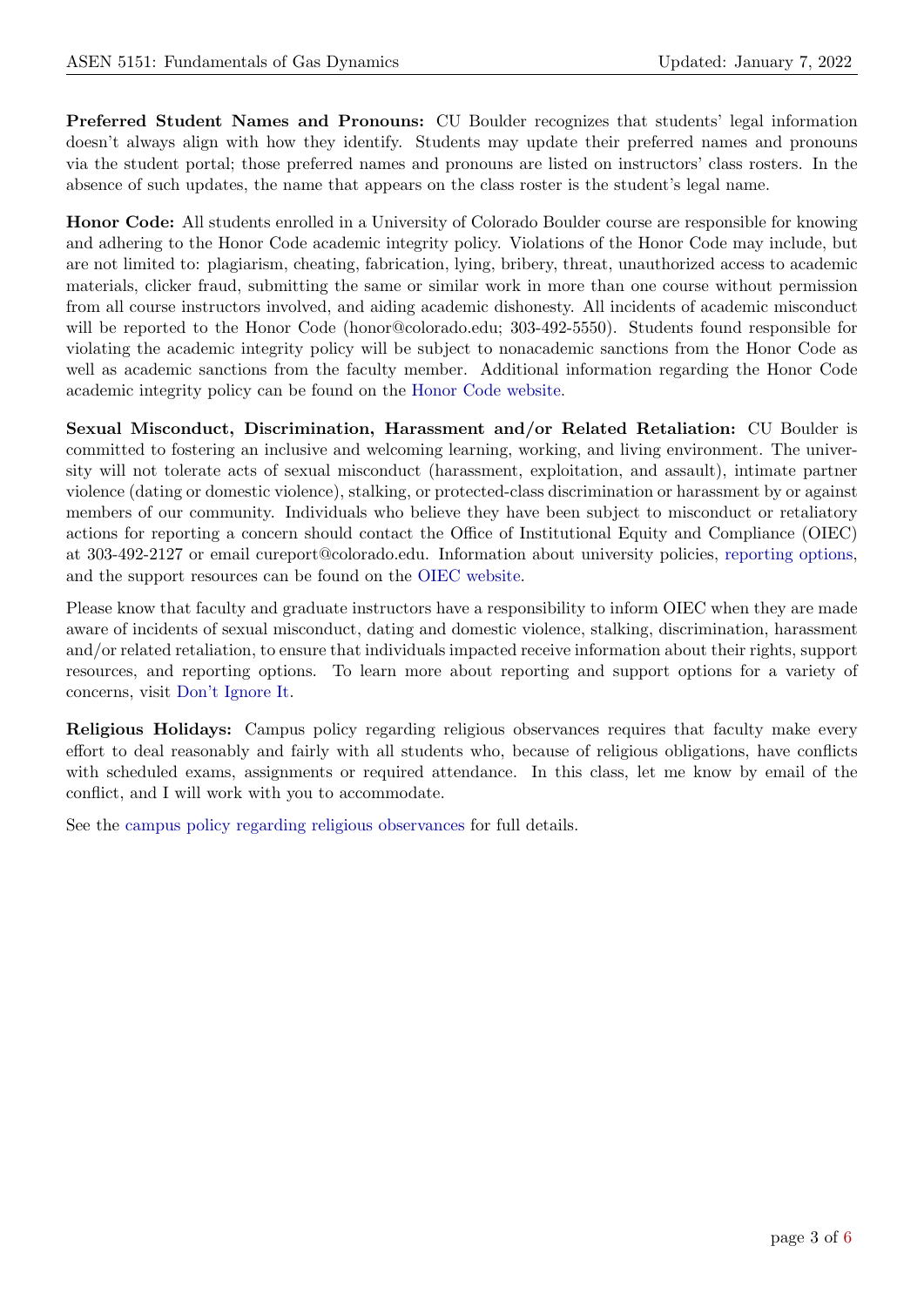## Course Outline:

- 1. Review of Fluid Mechanic and Thermodynamic Principles
	- I. Governing Equations for a Control Volume
		- A. Reynolds' Transport Theorem
		- B. Conservation of Mass (Continuity)
		- C. Linear Momentum Equation (Newton's Second Law)
		- D. First Law of Thermodynamics (Energy Equation)
		- E. Second Law of Thermodynamics
	- II. Thermodynamics of Ideal Gases
		- A. Equation of State
		- B. Energy/Specific Heat Relations
		- C. Entropy Changes/Isentropic Processes
		- D. Speed of Sound/Mach Number
		- E. Static and Stagnation Properties
- 2. Generalized One-Dimensional Flow
	- I. Introduction
	- II. Analysis
	- III. Table of Influence Coefficients
	- IV. Solution Procedure for Generalized 1D Flow
	- V. Qualitative Features of Generalized 1D Flows
		- A.  $dG < 0$
		- B.  $dG = 0$
		- C.  $dG > 0$
		- D.  $dG < 0$ ,  $dG = 0$ ,  $dG > 0$
		- E.  $dG > 0$ ,  $dG = 0$ ,  $dG < 0$
	- VI. Numerical Solution Near the Critical Point,  $M = 1$ ,  $dG = 0$
	- VII. Solution Technique for a Flow with a Sonic Point
- 3. Partial Differential Equations Governing Inviscid Compressible Flow
	- I. Partial Differential Equations in Conservation Form
		- A. Continuity Equation
		- B. Linear Momentum Equation
		- C. Energy Equation
		- D. Second Law of Thermodynamics
	- II. Partial Differential Equations in Nonconservation Form
		- A. Continuity Equation
		- B. Linear Momentum Equation
		- C. Energy Equation
		- D. Second Law of Thermodynamics
		- E. Speed of Sound Equation
	- III. Kelvin's Circulation Theorem
	- IV. Crocco's Theorem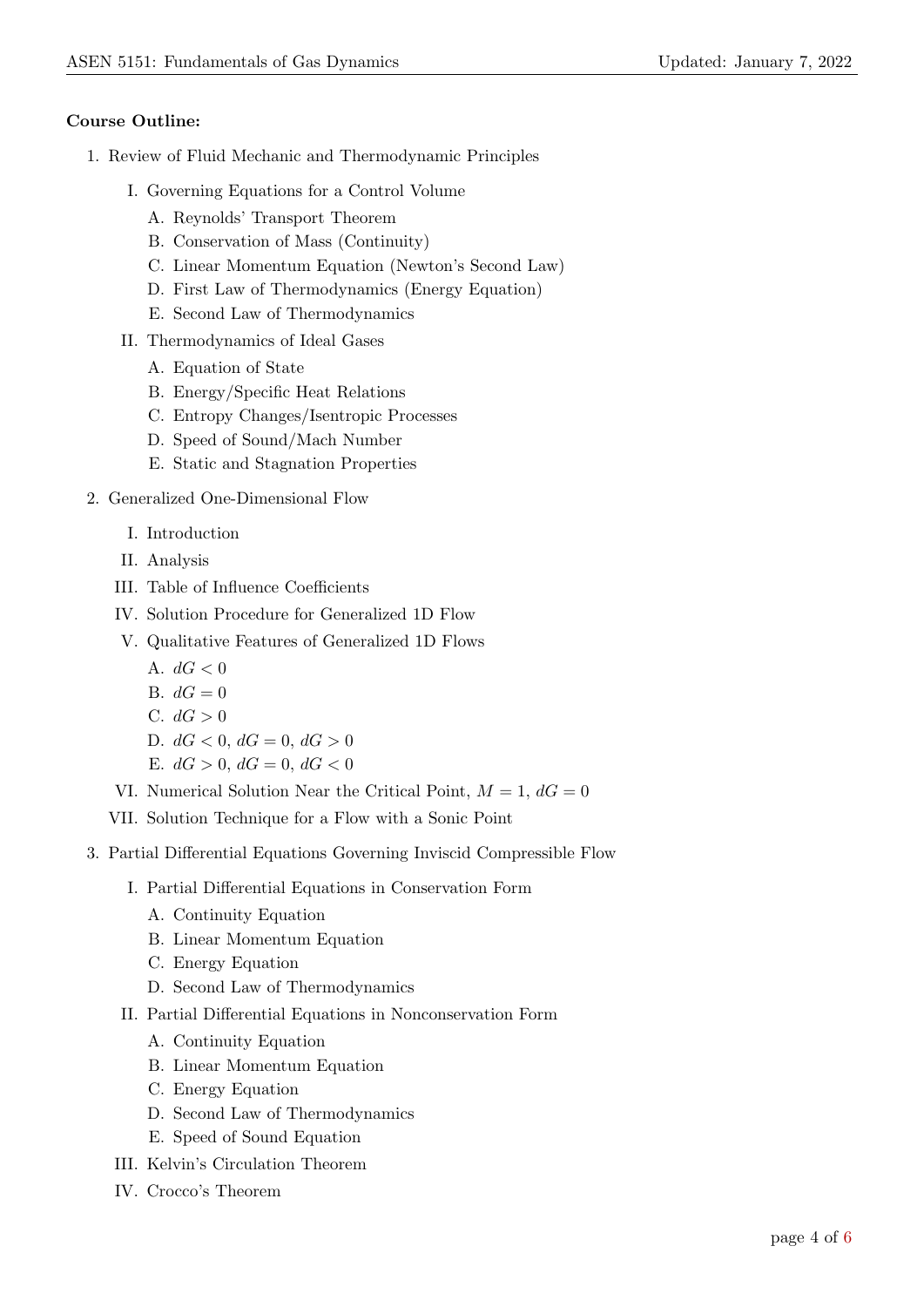- V. Compressible Potential Equation
	- A. Mathematical Features of the Potential Equation
	- B. Elliptic Equations
	- C. Parabolic Equations
	- D. Hyperbolic Equations
	- E. Canonical (Characteristic Coordinate) Form of PDEs
	- F. Classification of Systems of First-Order PDEs
	- G. Boundary Conditions for the Compressible Potential Equation
- VI. Compressible Stream Function
- VII. Orthogonal Curvilinear Coordinates
	- A. Metric Coefficients
	- B. Vector Operators in Orthogonal Curvilinear Coordinates
- 4. Linearized Flows/Analytical Techniques
	- I. Linearization of the Governing Equations
		- A. Perturbation Velocity Potential
		- B. Classification of the Perturbation Potential Equation
		- C. Linearized Boundary Condition at a Solid Surface
		- D. Linearization of the Pressure Coefficient
	- II. Subsonic Flow Over a Wavy Wall
	- III. Supersonic Flow Over a Wavy Wall
	- IV. Summary: Features of Subsonic and Supersonic Flow Over a Wavy Wall
- 5. Supersonic Flow Over a Cone
	- I. Properties of Supersonic Flow Over a Cone
	- II. Analysis
	- III. Numerical Algorithm for Supersonic Flow Over a Cone
	- IV. Numerical Integration of the Coupled ODEs
		- A. Predictor-Corrector
		- B. Fourth-Order Runge-Kutta
	- V. Results and Physical Aspects of Supersonic Flow Over a Cone
- 6. Steady, Two-Dimensional Supersonic Flow
	- I. Definition of Characteristics
	- II. MOC Analysis for Steady 2D Planar or Axisymmetric Irrotational Supersonic Flow
	- III. Numerical Implementation of MOC for Steady 2D Planar or Axisymmetric Irrotational Supersonic Flow
		- A. Interior Point Algorithm
		- B. Domain of Dependence and Range of Influence
		- C. Axis of Symmetry Point Algorithm
		- D. Wall Point Algorithm
		- E. Direct and Inverse Marching Methods
	- IV. Example: Design of Uniform Flow Supersonic Nozzles
	- V. Intersection of Characteristics of the Same Family